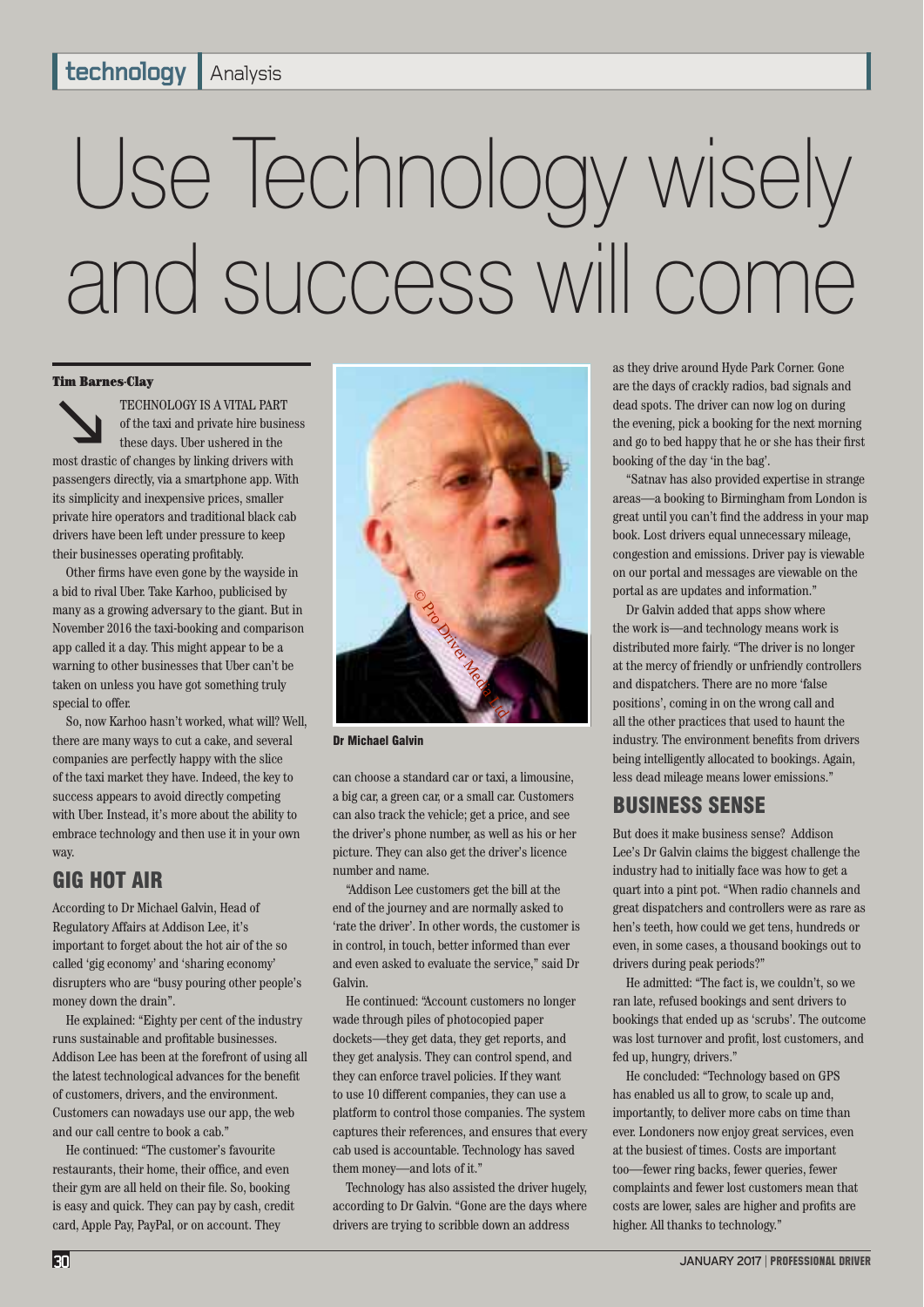#### **izabla bidgay** Analysis

## Apps at the centre of Veezu's development

#### Tim Barnes-Clay

**RECOGNISING THE**<br>
changing trends in the<br>
UK taxi market, Veezu,<br>
the UK's second-largest private hire **changing trends in the UK taxi market, Veezu, operator, has invested £1 million in the development of a state-of-theart mobile app.**

**Veezu was formed in 2013 and operates across three regional hubs in South Wales, Leeds and the West Midlands. Owning Dragon Taxis in Cardiff, Newport and Bridgend, Amber Cars in Leeds, and A2B Radio Cars in Solihull, it has a**  combined fleet of almost 2,500 cars, **and transports around 22 million passengers each year.** 

#### **CUSTOMISE**

**Veezu's app allows customers to book and order taxis electronically from their mobile devices, store their favourite pick-up locations and set up individual accounts that can be linked to a personal or business payment card. Once a taxi has been booked via the app, customers can track the location of their taxi on an interactive map. This also displays the driver's name, vehicle make, and registration number, and provides a real-time estimate of the car's arrival time.**

**Corporate account holders can make payments for single journeys by adding a business credit or debit card via the app, or opt for a monthly payment plan. Executive car hire services can also be booked via the app, providing corporate clients with the option of specifying a higher-grade vehicle to transport their staff or customers.**

Paul Ragan, CEO of Veezu, firmly **believes that in today's mobilecentric world, it's important** 



**that the wants and needs of all customers are catered for as the taxi and private hire industry goes through a period of change.** 

**He said: "With application-only businesses gaining traction across the UK, we wanted to create an app that not only meets, but also exceeds all of the services that global technology businesses are offering our local customers. We believe strongly in localism, and we are clear on meeting customer needs by providing a reliable and safe service with consistent pricing."**

#### IMPACT

**Ragan claims that the introduction of the app has had a positive impact in all the regions in which Veezu operates. He claims it makes the process of booking a taxi quicker and easier for lots of customers, as** 

**well as offering the ability to prebook a journey in advance.**

#### UPTAKE

**However, Ragan explained that around half of Veezu's customers are unlikely to use a mobile app to order a taxi or private hire service, but he knows they still expect a fast, effi cient and high-quality service. "This is why we have continued to invest in our call centres, as well as the systems we have in place to communicate with our customers and our drivers."**

**He added that Veezu's mission is to provide a 'best-in-class' service to both corporate and private customers in all the company's regions. "It's only by doing this that we will be able to meet our target**  of doubling our fleet over the next **three years," Ragan said.**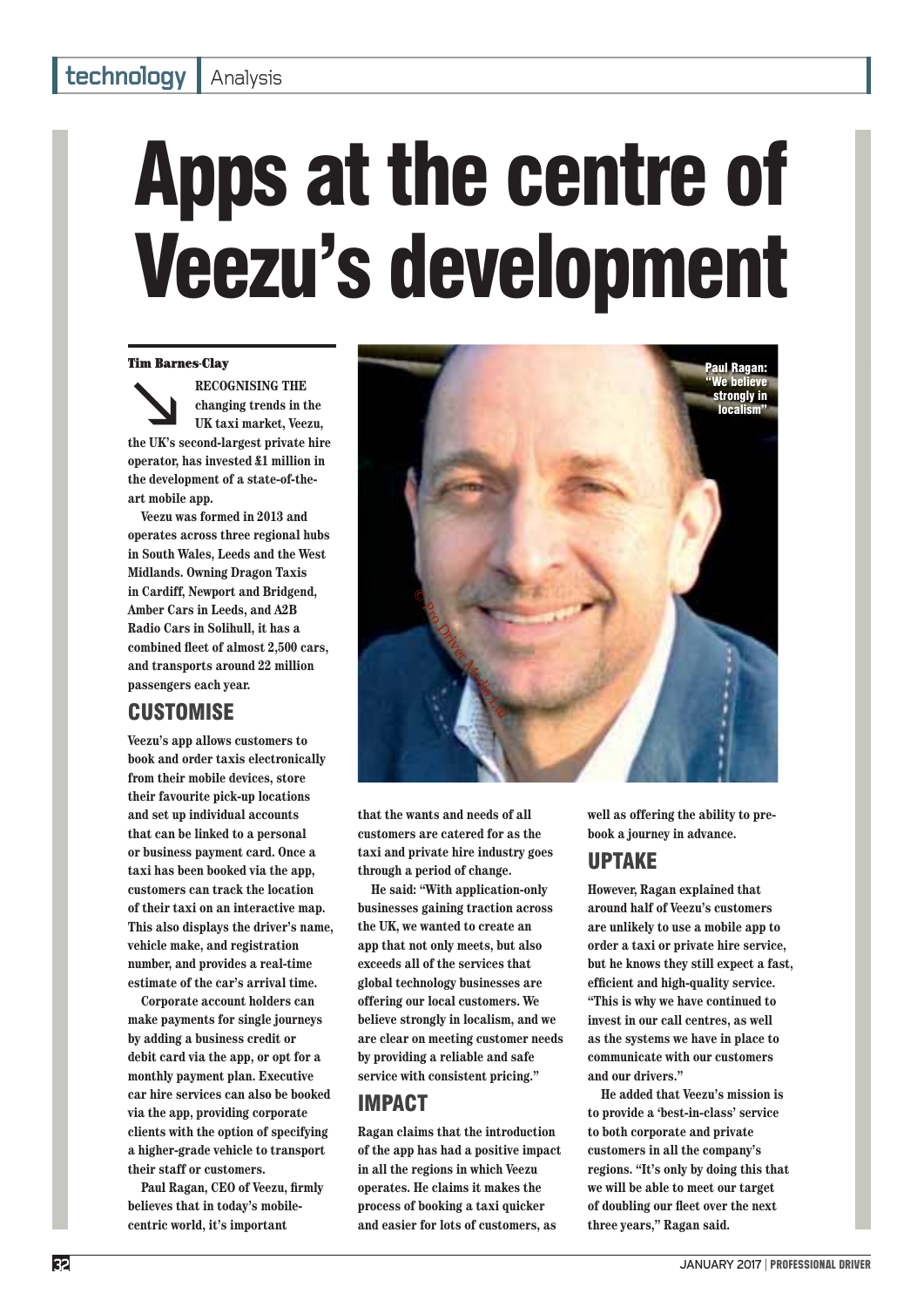#### **izabla bidgay** Analysis

### The answer's in the Cloud for iCabbi customers

DISPATCH SYSTEMS SPECIALIST<br>
for taxi companies to compete<br>
effectively they need a solution that is iCabbi is under no illusion that for taxi companies to compete innovative, cost efficient and rapidly evolving to meet their needs.

iCabbi's products and services are cloud based, so it can react to market changes by swiftly developing, testing and deploying new features. In 2015, iCabbi released 563 new features across 15 releases, and so far, it's at 201 features across 31 releases—meaning its customers always have the latest features and system improvements.

The firm's technology is geared towards automation, from booking through its app, its web booker, or through interactive voice response (IVR). Similarly, dispatch and back office processes can be completely automated, leading to customers regularly experiencing automation levels of 60% increasing operational efficiency, saving them money every week and, most importantly, enabling company owners and management teams to get back to focusing on growing and developing the business. In fact, on average over the course of 2016, UK customers have

They all love the driver app, it makes their lives so much easier." John Dunne, of Argyle Park Taxis

180 to 205 drivers in the last two months.

in Merseyside added: "Since moving to iCabbi we've benefited from the openness and flexibility of the system. We can change settings and make continual improvements to suit our business. As a result, our IVR has gone from seven per cent to a high of 65%. Our drivers' lives are easier and our business is running better than ever."

And Peter Georgiou of Club Cars in Manchester said: "We needed a system that offered flexibility, more control in our hands, ease of use and, ultimately, a system that would allow us to grow and operate from multiple sites. We were restricted from doing this with our previous provider."

He added: "We searched the market and since switching to iCabbi, we have got all of this and more. What surprised us was how quickly we began to experience and benefit from increasing levels of automation. We regularly hit 50% automation now and the app is fantastic better than Uber."

*—Tim Barnes-Clay*

#### AUTO ALLOCATION—LET YOUR DISPATCH SYSTEM DO THE CONTROLLER'S JOB

Citax Cars in Preston said: "Since we've added iCabbi's consumer app, our customer base has grown. Thus, we're busier and have grown from

© Pro Driver Media Ltd

IT MIGHT SEEM LIKE A NEW<br>thing, but technology has been<br>shaping the taxi industry for years. For IT MIGHT SEEM LIKE A NEW thing, but technology has been instance, dispatch software has been automating operations for over a decade and auto allocation is one of the features that makes Magenta Technology stand out from the crowd.

The pioneer of real-time scheduling, Magenta's auto allocation functionality provides customers with significant competitive advantages.

As you might expect, Torsten Brose, [*pictured*] Magenta's Business Development Director, backs the views of Addison Lee's Mike Galvin: "As the

private hire and taxi market continues to evolve, the role that technology must play becomes more and more important. Recent market changes—such as the disappearance of Karhoo—may be making people understandably nervous about investing large sums in technology platforms that promise the earth but don't deliver."

He added: "However, technology is vital for getting traction and growing your share within this market. Today's biggest and brightest taxi and private hire operators just can't deliver results and remain competitive without it—I should know as I used to be one myself."



experienced growth since switching to iCabbi.The results iCabbi has

delivered for its customers are impressive. Tony Abram, of Millers

Brose continued: "There are some technologies out there that just

enable you to computerise old school processes," he added. "At Magenta, we pride ourselves on doing things faster, better and smarter, which is probably why that's our business strapline. Our smart auto allocation technology throws the rule book out of the window and allows users to unlock the real potential of their total vehicle fleet. Why route with zones and queues when you can plan your whole fleet as one integrated resource? Those companies that use it, love it. It's a game changer in this market place and I would encourage operators out there to take a look."

*—Tim Barnes-Clay*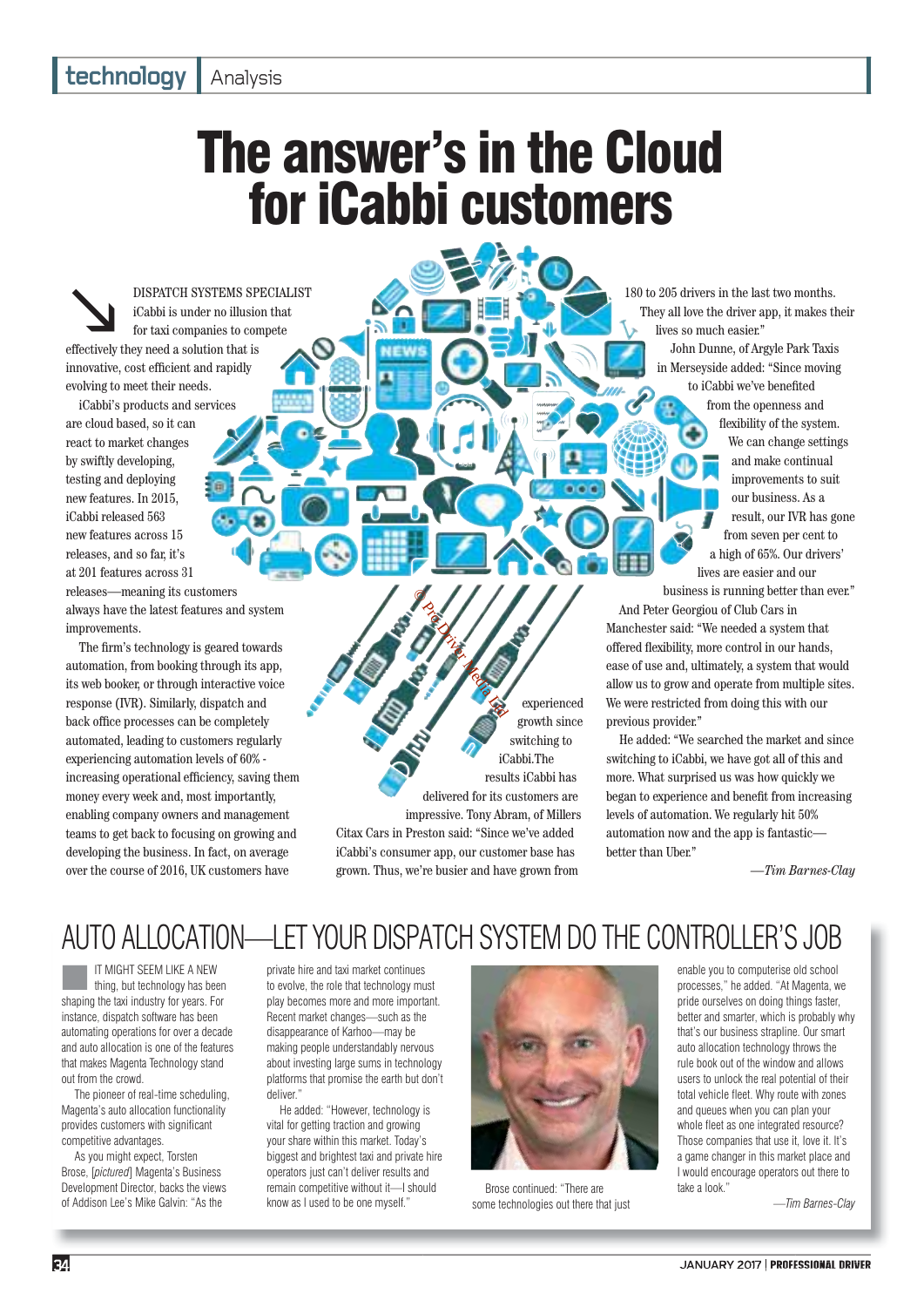# Analytics keep Autocab users in control



**AUTOCAB IS A LEADING SUPPLIER OF PRIVATE HIRE TAXI BOOKING and dispatch software management systems. Like iCabbi, Autocab's technology platform brings scalable growth to companies by automating**  many of the human-intensive processes. Some of the Cheshire-based firm's **customers enjoy as much as 70% automation by utilising its phone systems, online/web bookings and its passenger app.**

**Effi ciencies can be further enhanced through Autocab's new Business**  Intelligence solution, Analytics—an industry first. Analytics processes every **customer, driver, journey, phone, text and software interaction, in real-time. This results in a powerful suite of business intelligence reports which give business owners complete control, visibility and clarity over every aspect of their business.**

**"The market told us it needed an easier and better way to make sense of the data being collected about customers, drivers and their business," said Safa Alkateb [***pictured***], managing director of Autocab. "Businesses want to leverage the knowledge and insight hidden within that information. Analytics is a highly strategic addition to the Autocab portfolio because it empowers our customers to take action."**

**He added: "Our early-access customers are consistently seeing an** 

**increase in bookings, enhanced driver performance and better driver retention, which is a fantastic success."**

**Jon Smith, marketing director at Autocab, added: "Imagine an X-Ray machine showing what's really going on across your business. Using your data to provide intelligence and insight about what's working and what's not, all in real-time! Our Customers are reliant on so many other people to deliver**  a great service—dispatchers in the office, drivers on the road, and additional **administrative staff.**

**"Until now, business owners have been reliant on external data analysts and advisors to understand what's working well, who's working hard, and, more importantly, what isn't working. Analytics helps private hire taxi businesses visualise what's going well and where there's room for improvement."**

**So, it sounds clichéd, but as every coin has two sides, technology, too can be both a boon and a bane. Really, it all depends on how we use it. But it certainly appears that, if used wisely, technology can lead to real success for**  firms within the private hire and taxi industry.

*—Tim Barnes-Clay*